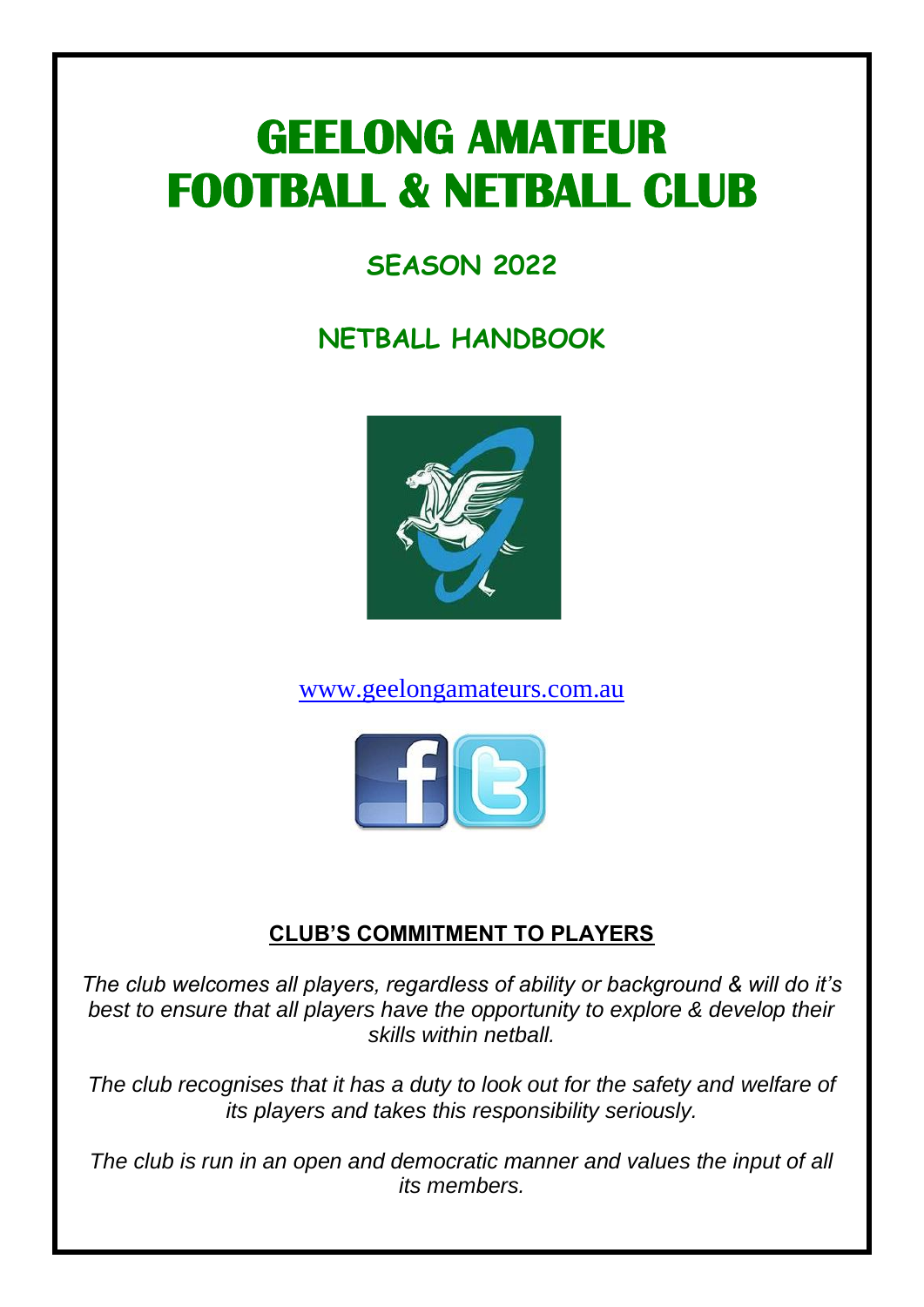# **Club Song**

OH! OUT WE COME, OUT WE COME, OUT WE COME TO PLAY JUST FOR RECREATION SAKE TO PASS THE TIME AWAY OH! LOTS OF FUN, LOTS OF FUN, ALL SO MERRY AND HAPPY GEELONG BOYS ARE HARD TO BEAT WHEN THEY COME OUT TO PI AY

SO JOIN IN THE CHORUS, SING IT ONE AND ALL JOIN IN THE CHORUS, GEELONG ARE ON THE BALL GOOD OLD GEELONG WE'LL BEAT 'EM EVERY TIME FOR GEELONG WILL BE PREMIERS IN 2018 OH! YOU CAN'T BE UNHAPPY IF YOU SING, SING, SING SO LIFT UP YOUR VOICES OH, THROW OUT YOUR CHEST AND HOPE FOR THE BEST, AND SING, SING, SING OH! WE ARE A MIGHTY LOT AND EACH ONE IS A STAR, AND IF YOU CARE TO JOIN US, YOU'LL FIND US AT THE BAR AND IF YOU CARE TO JOIN US YOU'LL FIND THAT WE'RE SUPREME, FOR EACH ONE IS A MEMBER OF THE MIGHTY BLUE AND GREEN! SHOULD ALL ACQUAINTANCE BE FORGOT KEEP YOUR EYE ON THE BLUE AND THE GREEN!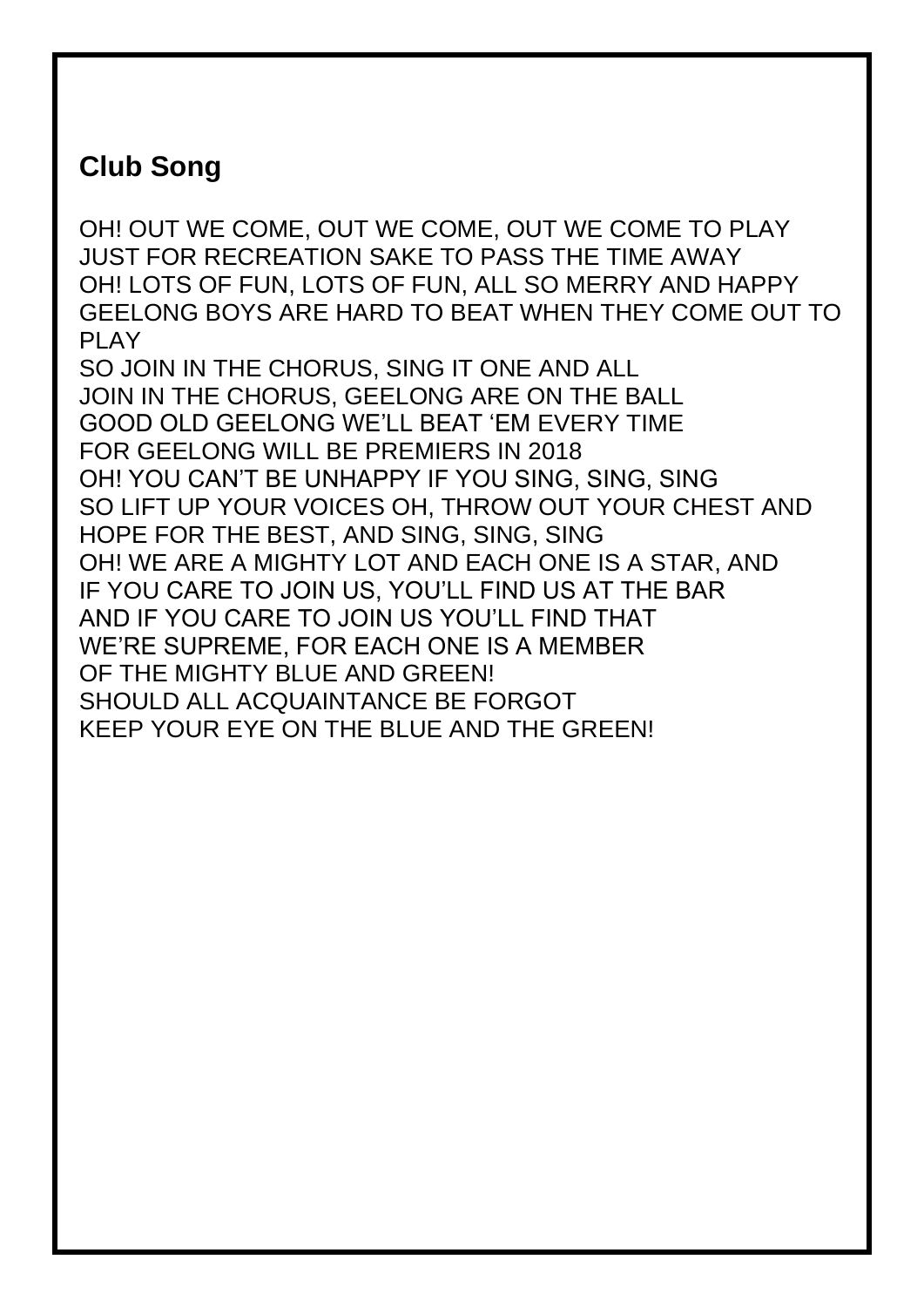## **GEELONG AMATEUR FOOTBALL & NETBALL CLUB**

#### **WELCOME**

Hello, and welcome to all new and existing members of the Geelong Amateur Football & Netball Club. After 2 incomplete seasons we are very much looking forward to 2022 and hopefully a successful and fun year.

We encourage all members to log onto our website [www.geelongamateurs.com.au](http://www.geelongamateurs.com.au/) or find us on 'Facebook' to receive important information regarding social functions and fundraising activities.

Our Netball Club wishes to provide a friendly, enjoyable, and safe environment to all this year's participating players and supporters. We consistently strive to improve our standard of Netball and endeavour to ensure a high standard of Sportsmanship is maintained.

We would like to encourage our junior players to stay and watch our senior teams play. This will help create a positive, rewarding atmosphere that highlights the importance of developing our junior players and that everyone feels 'part of the club'.

This Handbook includes guidelines and information that will hopefully be of some assistance throughout the year.

The Club expects all players to contribute to the club in the following areas:

- All players are to be paid up members of the club and encourage their families to support us
- Each player is to participate enthusiastically in fundraising activities and is encouraged to attend social functions
- Senior Players especially are encouraged to stay and support the football section, and attend the clubrooms on home games for postmatch functions
- Senior Players are encouraged to support junior teams, where possible, to share experience and skills.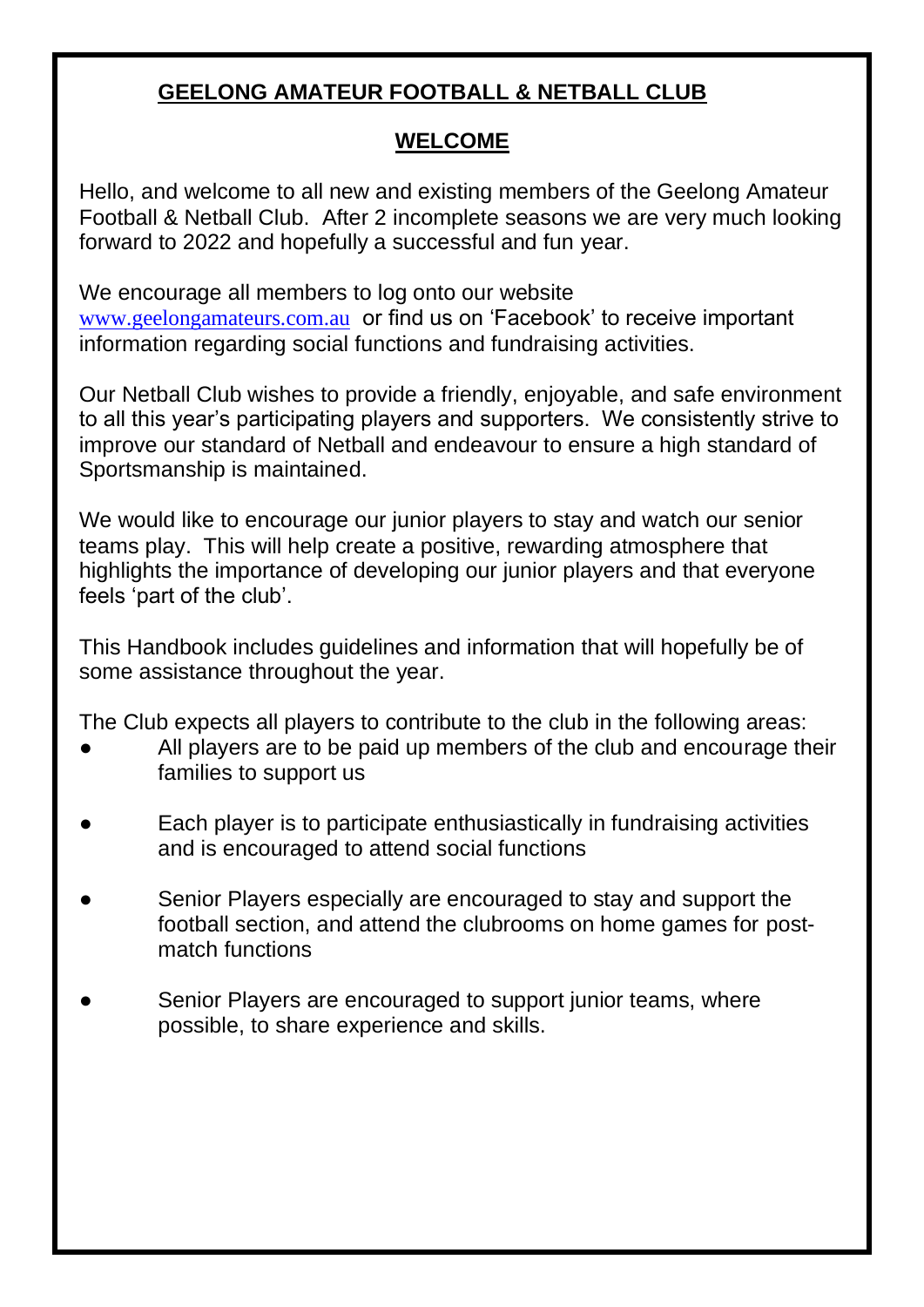# **PLAYERS CODE OF BEHAVIOUR**

All Club members are expected to treat each other with respect and contribute to the creation of a fun environment where netball can be enjoyed safely.

- 1. Respect the rights, dignity and worth of fellow players, coaches, officials, and spectators.
- 2. Refrain from conduct which could be regarded as sexual harassment, discrimination, bullying or victimisation.
- 3. Respect the talent, potential and development of fellow players and competitors.
- 4. Participate fairly and safely.
- 5. Be frank and honest with your coach concerning illness and injury and your ability to train and play fully.
- 6. Conduct yourself in a responsible manner relating to language, temper, and punctuality.
- 7. Abide by the rules and respect the decision of the umpires. Be courteous and use the correct process when seeking a rule clarification.
- 8. Be honest in your attitude and preparation to training. Work equally hard for yourself and your team.
- 9. Co-operate with coaches and staff in relation to programs that adequately prepare you for competition.
- 10. Do not engage in practices that affect sporting performance (alcohol, tobacco, and drug use).
- 11. Applaud all good play, by your own team and opponents.
- 12. Respect and acknowledge the contribution of those who create the opportunity for you to play (e.g., scorers, coaches, timekeepers, administrators and umpires).

# **PLAYER WELLBEING**

The health and wellbeing of our members is of upmost importance. We have appointed a wellbeing officer to both the senior and junior netball departments to offer support to our players, coaches and members.

#### **What is the purpose of the Wellbeing Officer?**

The purpose of the Wellbeing Officer is to enhance the capacity of GAFNC to develop a positive and inclusive club culture that provides support, information, and referral to appropriate services as required for players, coaches and members.

#### **What do our Wellbeing Officer's do?**

- Listens and acts as a sounding board.
- Clarifies basic points and concerns.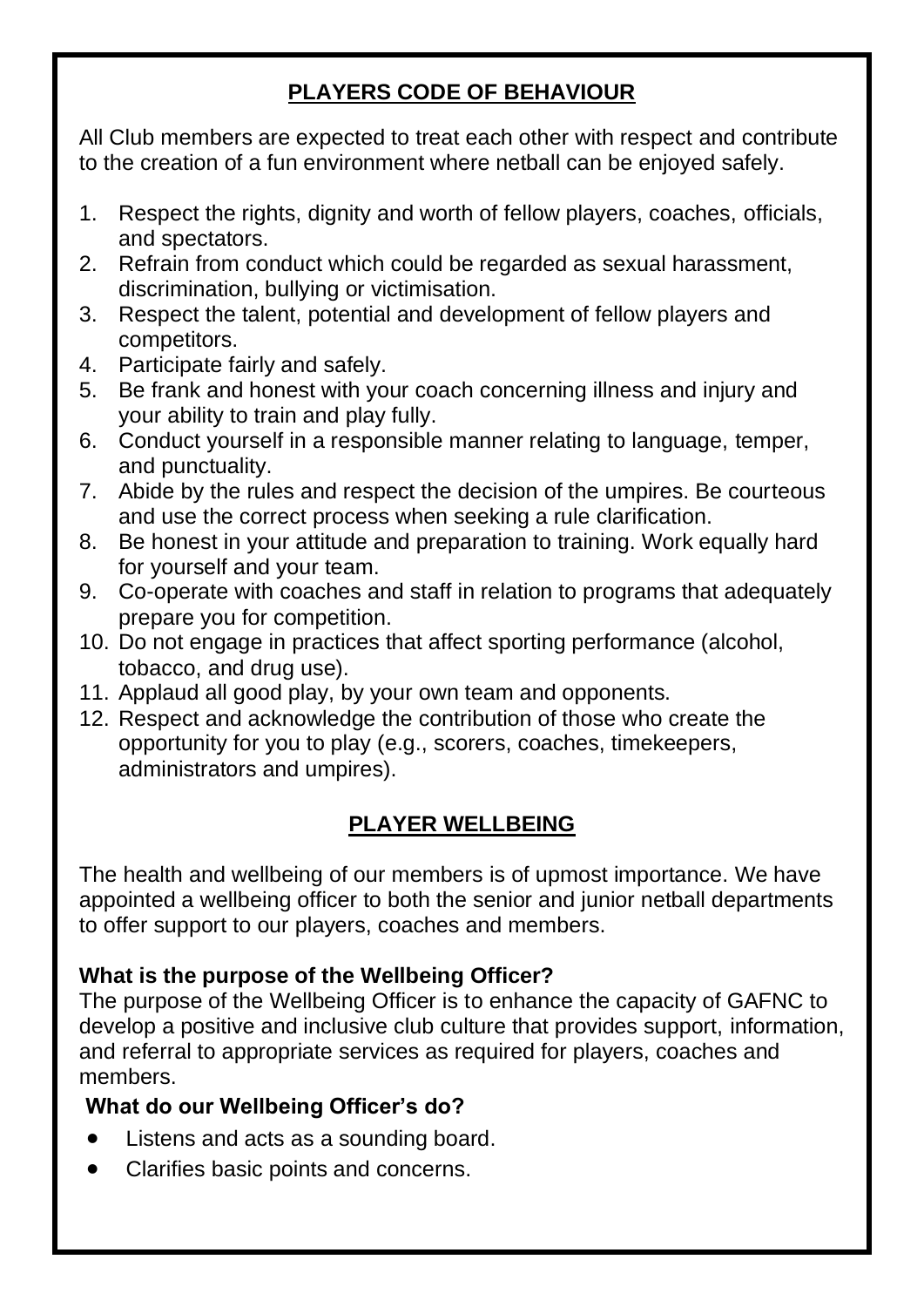- Offers to provide details for counselling or other referrals if appropriate or requested.
- Makes themselves well known to all players, coaches and members and promotes the role of wellbeing officer
- Supports clubs' involvement in relevant programs, i.e. Clubs that care, Read the play

## **COACHES CODE OF BEHAVIOUR**

All club coaches must respect and champion the rights of every individual to participate in the sport of netball. They must develop relationships with players based on openness, honesty, mutual respect, and trust. Coaches must demonstrate proper personal behaviour and conduct at all times and will be supported to attain an adequate level of competence through qualifications and training.

- 1. Operate within the rules and spirit of netball, promoting fair play.
- 2. Develop a positive netball environment by emphasising enjoyment and by providing appropriate development and competitive experiences.
- 3. Support opportunities for participation in all aspects of the sport.
- 4. Treat each person as an individual. Respect the rights and worth of every person regardless of their gender, ability, cultural background, or religion.
- 5. Display control, courtesy, and respect to all involved with netball.
- 6. Respect the decisions of umpires, officials, other coaches, and administrators in the conduct of netball programs and competitions.
- 7. Wherever practical, avoid unaccompanied and unobserved one-on-one activity (when in a supervisory capacity or where a power imbalance will exist) with people under the age of 18 years.
- 8. Ensure activities, equipment and facilities are safe and appropriate to the ability level of participating players. Activities, rules, equipment, length of games and training schedules should take into consideration the age, ability and maturity level of the participants.
- 9. Act with integrity and objectivity and accept responsibility for your decisions and actions.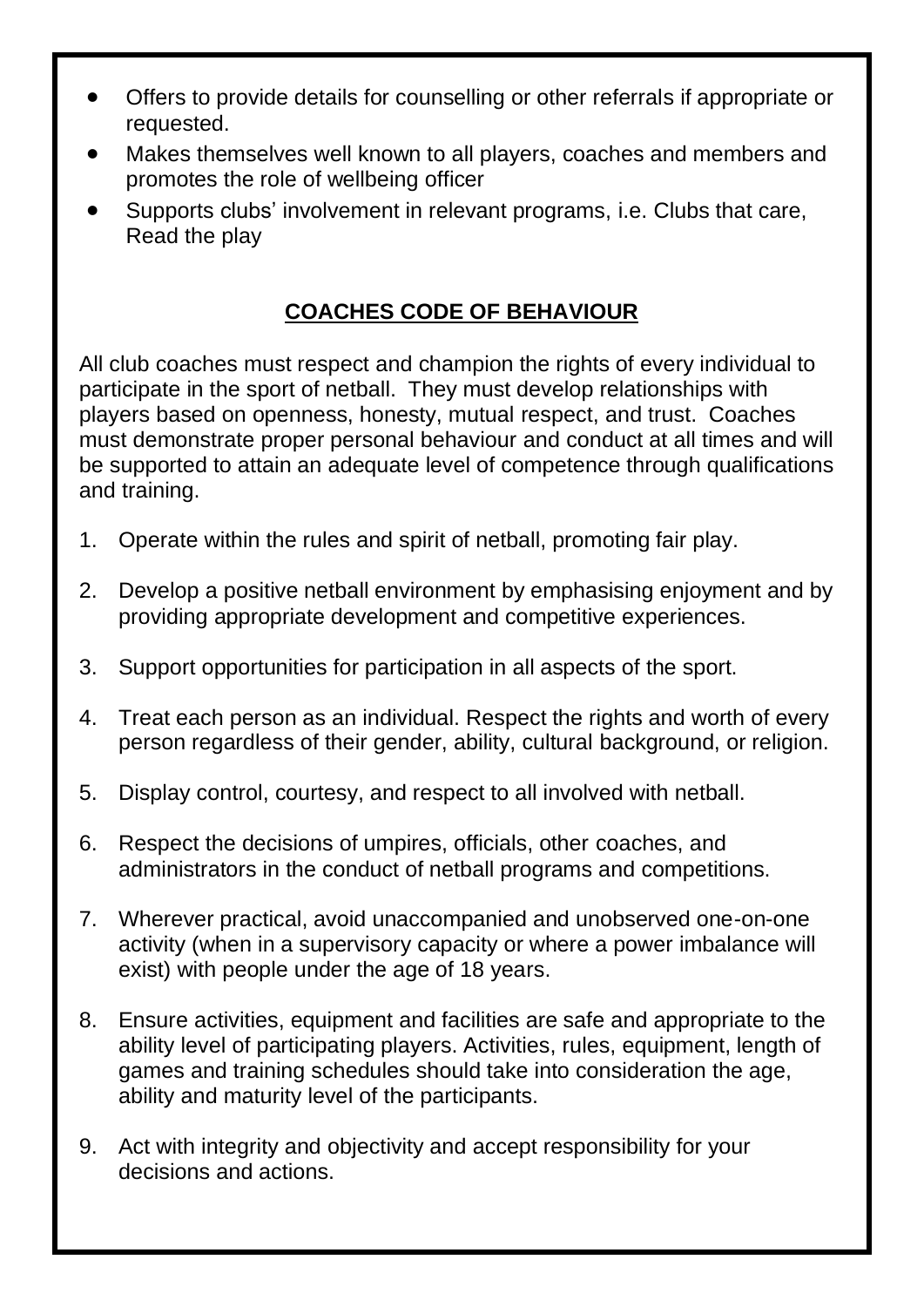- 10. Ensure your decisions and actions contribute to a safe environment. Place the safety and welfare of the players above all else.
- 11. Ensure your decisions and actions contribute to an environment free of sexual harassment, bullying, discrimination, or victimisation.
- 12. Any physical contact with player should be appropriate to the situation and necessary for the player's skill development.
- 13. Adopt responsible behaviour in relation to alcohol and other drugs.
- 14. Be honest and do not allow your qualifications/accreditation to be misrepresented.

**Any serious breach of this code will be dealt with under the club's disciplinary procedures.**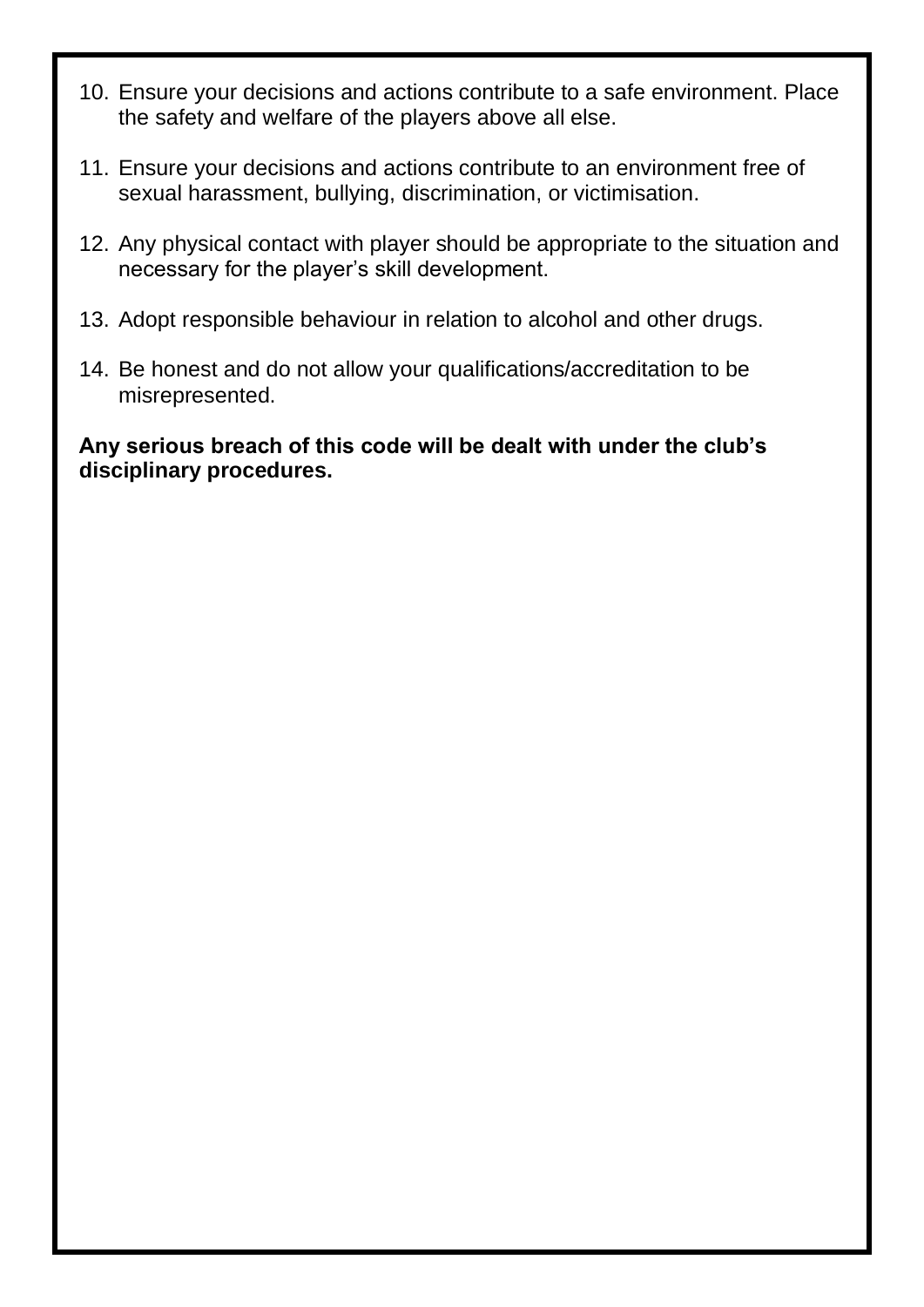# **NETBALL CONTACT DETAILS**

Mob: 0448 904 934

**Director Vice Director** Heidi Shaw **Jenny Fagan**<br>Mob: 0448 904 934 **July 2010 12:30 Mob: 0410 958 394** 

#### **COACHES 2022**

| Under 11 | <b>Hayley Mooney</b><br>0400 577 379 |
|----------|--------------------------------------|
|          |                                      |

**Under 13 Div 1 Div 2** Laura Alymer<br>0423 007 929 0402 739 674 **Other U13 Teams** Sally Logan 0412 834 652

**Under 15 Div 1 Div 2** 0447 042 372

**Under 17 Div 1 Div 2** Hannah Plummer Ash Morrison 0434 570 006 0413 687 462

**Under 19** Ruby Watson 0478 689 836 Georgia Duncan 0427 919 377

**E Grade** Lisa Van Halen

**D Grade Kelly Wright** Kate Kroeger<br>0435 842 040 0430 091 793  $0425842040$ 

**C Grade** Heidi Shaw 0448 904 934

**B Grade** Riley Richardson 0447 269 690

A Grade **Riley Richardson** 0447 269 690

Jarrah Cameron Tiaha Holdsworth<br>0447 042 372 0406 242 885

Stacey Herbert 0400 632 093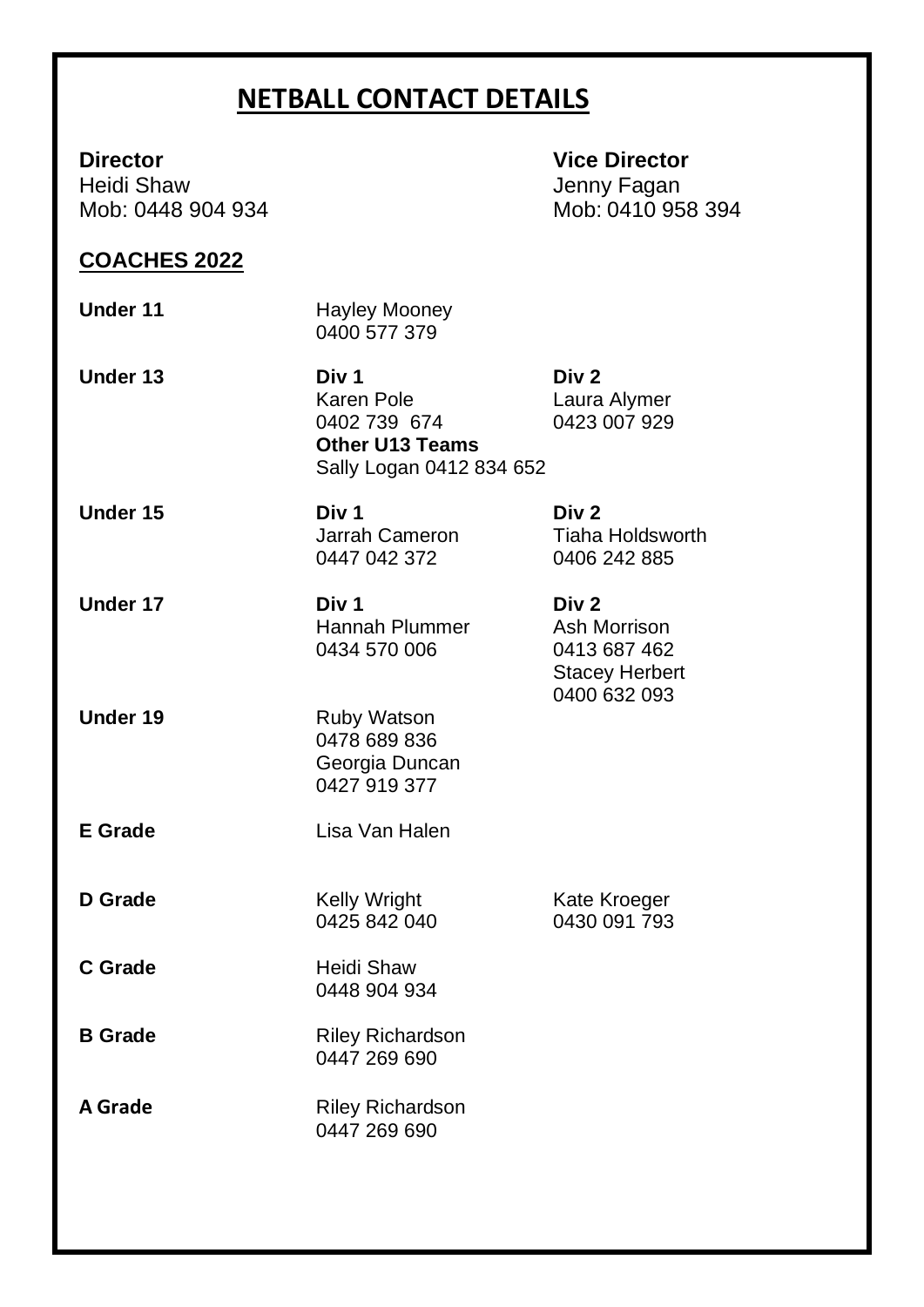## **NETBALL INFORMATION**

#### **Club Commitment**

GAFNC commits to an open and fair process for selection of teams. We also commit to not discriminating against players based on personal characteristics, such as race, sexuality, or religious preference.

#### **Junior Netball Selection Process**

At the start of the season selection trials will take place for all junior teams. The coaches and support staff will conduct selection trials.

- Selection criteria will be based on the skill, training attendance, fitness, potential, court awareness and team balance
- Junior players are eligible to be selected and play in both a Senior and Junior grade in the year they turn 15.

#### **COURT TIME**

The coaches will decide the starting line ups and will make changes throughout the match where appropriate. During the home & away season, where possible coaches will do their best to rotate players and give each player equal court time – circumstances permitting such as injury, holidays, player unavailability for games and training. During finals, coaches will be playing their best team to win and equal

court time is not guaranteed. Match circumstances and opposition match ups will be considered in this decision

#### **MATCH DAYS**

- Players are expected to be at the ground 30 minutes prior to the commencement of their game or a time set by their coach
- Players are encouraged to wear club apparel to all games
- Match day uniforms are a GAFNC dress with black bike shorts and white socks only. Bike shorts should not be longer than your dress.
- Players/parents will be issued with a scoring roster, your punctuality and support in turning up is greatly appreciated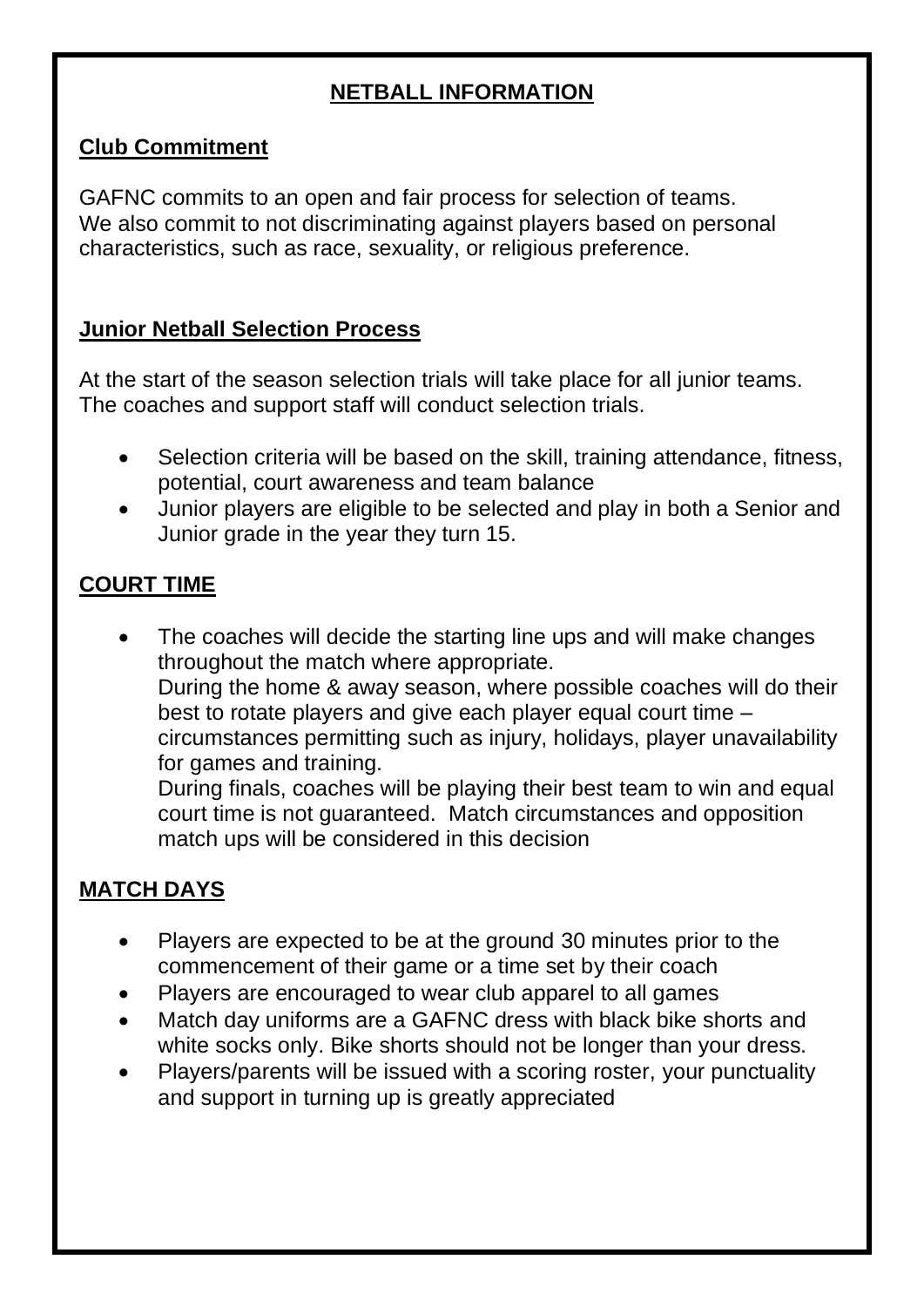#### **Open Netball Selection Criteria Policy**

Selections will be made based on a player's performance at trials by the relevant coaches of each team +/- additional selectors. Additional selectors may be utilised at the discretion of coaches and the netball committee.

Selection decisions will be based on performance, but additional criteria may also include:

- Attendance at multiple sessions of trials, as well as pre-season training sessions
- Demonstration of respectful and fair play
- Abiding by relevant club Codes of Conduct on and off court
- Years of service to the club, including volunteering

Additionally, players:

- Must also be financial members of the club
- May be precluded from selection if there is a concern about their ability to compete safely (e.g., injury or pregnancy)

#### **Process**

Members will be informed of date and location of trials via the club's social media channels.

Selection will be undertaken by the relevant grade coach, +/- additional selectors. Where possible, utilisation of an additional selector should be strived for to lessen potential personal biases and promote fair selection.

Selected players will be notified via email within seven days of the final trial. Feedback will be given at request to participants who are not selected via email, and will include reasons for non-selection, and areas of participant performance for development.

All team and individual player selections need to be approved by the netball committee. Coaches will work in consultation with the committee to finalise selections.

#### **Escalation**

If there is concern regarding selection or non-selection, this should be communicated to the relevant coach OR a member of the senior netball committee.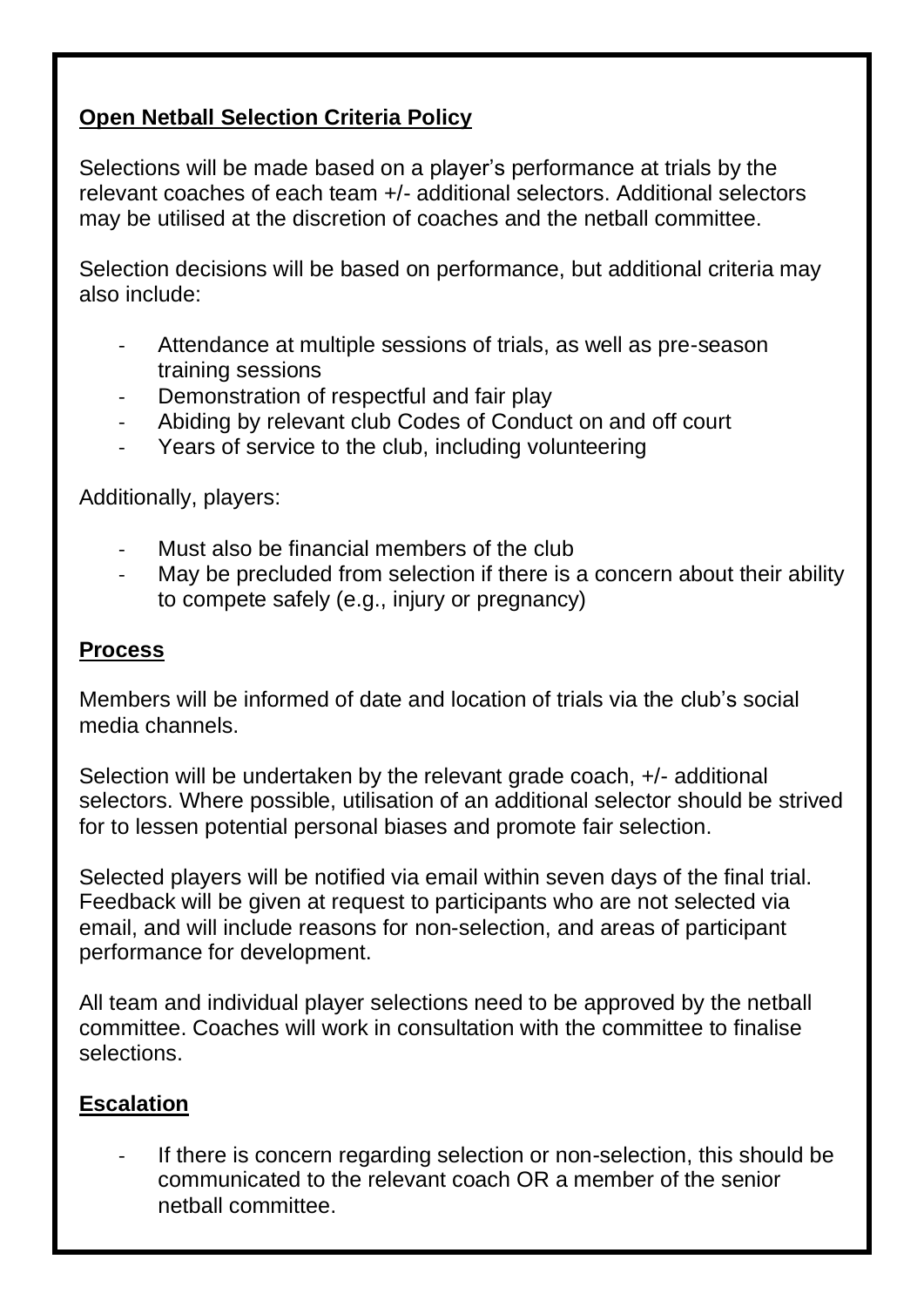- Together, the relevant coach and the senior netball committee will work together to resolve concerns.
- If the concern is not able to be resolved, a formal written complaint to the committee should be made, and the matter escalated to include relevant members of the Geelong Amateur Football Netball Club committee.

#### **Expectations**

#### **Coaches and Selectors:**

- Ensure players are informed about the selection process and criteria
- Make fair and unbiased decisions based on the criteria
- Provision of qualitative feedback in regard to non-selection as requested

#### **Players:**

- Familiarise self with the selection process and criteria
- Clarify concerns with relevant coach or senior netball committee member in a timely manner regarding selections

#### **Club:**

Ensure selection policy readily available on club website, and physical copy present in netball clubrooms.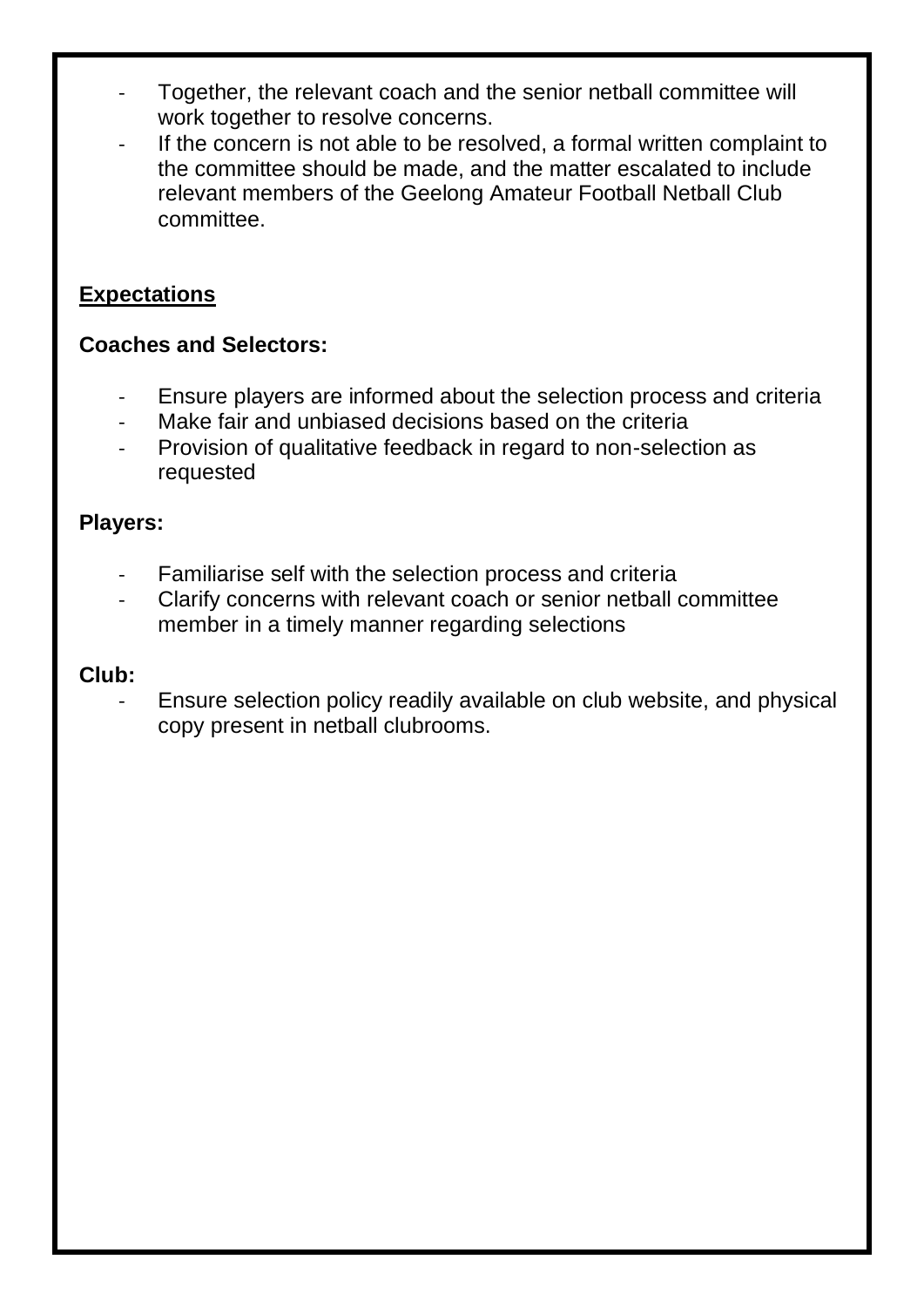# **GAME TIMES**

| <b>GRADE</b>                      | TIME               |
|-----------------------------------|--------------------|
| 13&U Section 2 and 15&U Section 2 | 8.15 am            |
| 13&U Section 1 and 17&U Section 1 | $9.15$ am          |
| D Grade and 19/U                  | $10.15$ am         |
| C Grade and 15&U Section 1        | $11:15$ am         |
| B Grade and 17&U Section 2        | 12:20 pm           |
| A Grade & E Grade                 | 1:50 <sub>pm</sub> |

## **TRAINING**

- If any player cannot make training, **they must contact their coach personally** (numbers on contact details sheet)
- Injured players are expected to attend training

| $\bullet$ | Training Days & Times: A Grade: | <b>B</b> Grade:<br>C Grade:<br>D Grade:<br>E Grade: | Thursday<br>Thursday<br>Thursday<br>Thursday<br>Thursday | 6:00pm<br>6:00 <sub>pm</sub><br>5:45pm<br>5:30pm<br>5:30pm |
|-----------|---------------------------------|-----------------------------------------------------|----------------------------------------------------------|------------------------------------------------------------|
|           |                                 | Under 19:                                           | Thursday                                                 | 5:00 <sub>pm</sub>                                         |
|           |                                 | <b>Under 17: Div 1 Thursday</b>                     | Div 2 Thursday                                           | 4:30 <sub>pm</sub><br>4:30 <sub>pm</sub>                   |
|           |                                 |                                                     | <b>Under 15: Div 1 Wednesday</b><br>Div 2 Wednesday      | 6:15 <sub>pm</sub><br>6:15pm                               |
|           |                                 | <b>Under 13: Div 1 Thursday</b>                     | Div 2 Thursday                                           | 4:15 <sub>pm</sub><br>4:15 <sub>pm</sub>                   |
|           |                                 | Under 11:                                           | Monday                                                   | 5:30 <sub>pm</sub>                                         |
|           |                                 | <b>Net Set Go:</b>                                  | Monday                                                   | 4:30 <sub>pm</sub>                                         |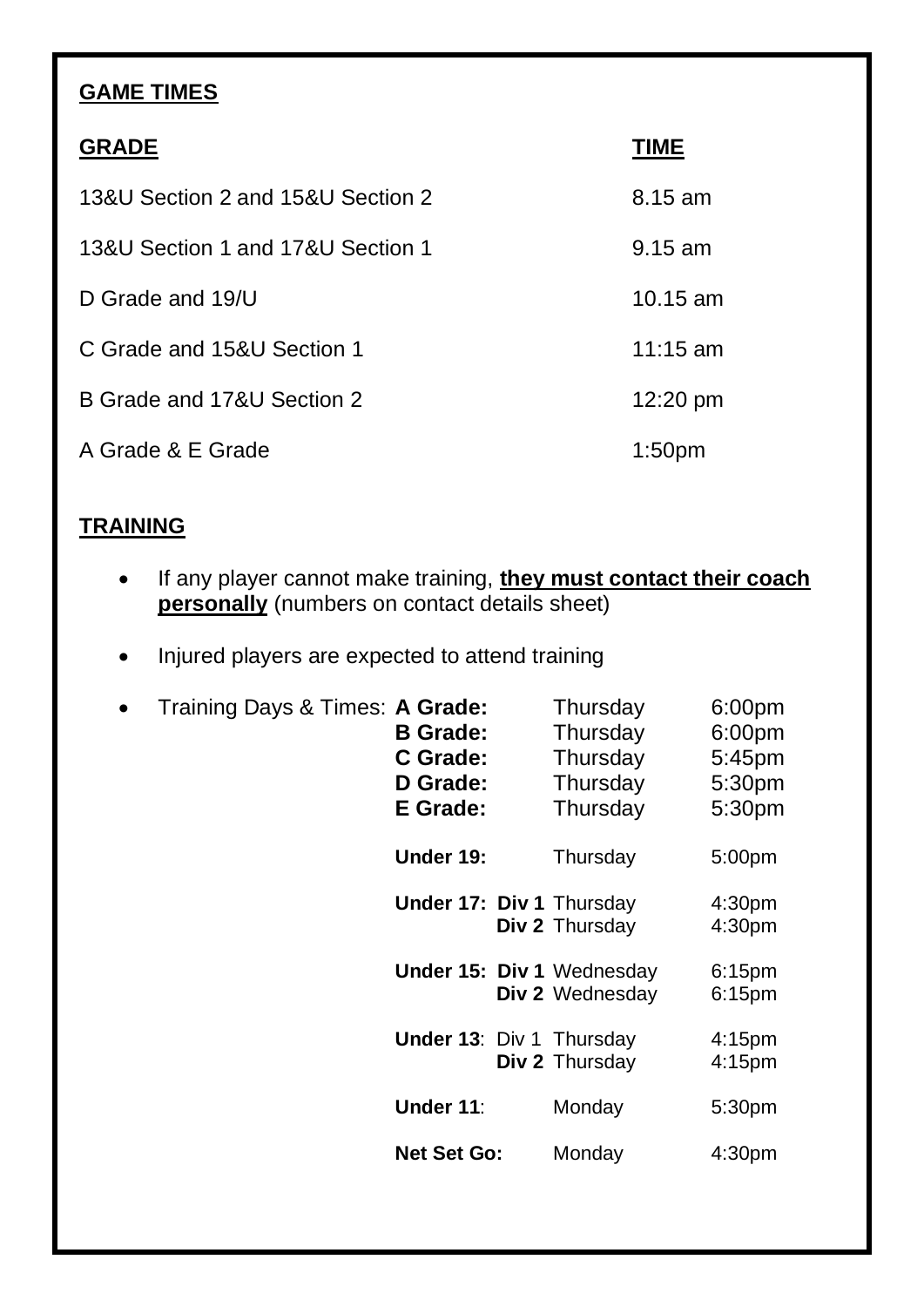#### **NETBALL INFORMATION**

## **QUALIFICATION**

- Players (Senior) must take the court in at least 24 quarters (min) in a grade/division throughout the home and away season to be eligible to participate in that grade/division's finals series.Where teams play less than 80% of the maximum number of schedule games, a pro rata system will apply.
- Once a player takes to court in the  $25<sup>th</sup>$  quarter they are ineligible to play in a lower grade/division.
- No Player is to take the court in more than two games on any given round.
- Juniors are only eligible to play in senior grades in the year of turning 15 years of age.
- A player can only play in one senior game over one weekend of finals.

#### **Juniors**

- Players (juniors) must take the court in at least 24 quarters (min) in a division throughout the home and away season to be eligible to participate in that division's finals series. Where teams play less than 80% of the maximum number o9f schedule games, a pro rata system will apply.
- Once a player takes the court for a division 1 Saturday team, they are unable to play in the Friday Night Competition.
- Players commencing the season in the Division 2 Saturday Competition are permitted to play the Friday Night Competition but only in the next age group above i.e., 13/U – 15/U.
- Players commencing the season in the Friday Night Competition (any division) can play Division 2 Saturday only. Once they play 20 quarters in the Saturday Div 2 team, they can no longer play Friday night in that age group.
- Players cannot play in both Saturday Div 2 & Friday Night Finals.

# **PARENT PARTICIPATION**

We welcome all parents, family and friends who attend training and match days to watch their daughter, friend play netball. It is a community club, and that community is made up of parent volunteers who assist in doing many jobs (small or big) around the club on match day.

The club would love you to be involved and help out where you can. Even if on the day you ask one of the contacts to see what it is you can help with.

Small jobs on the day could be as follows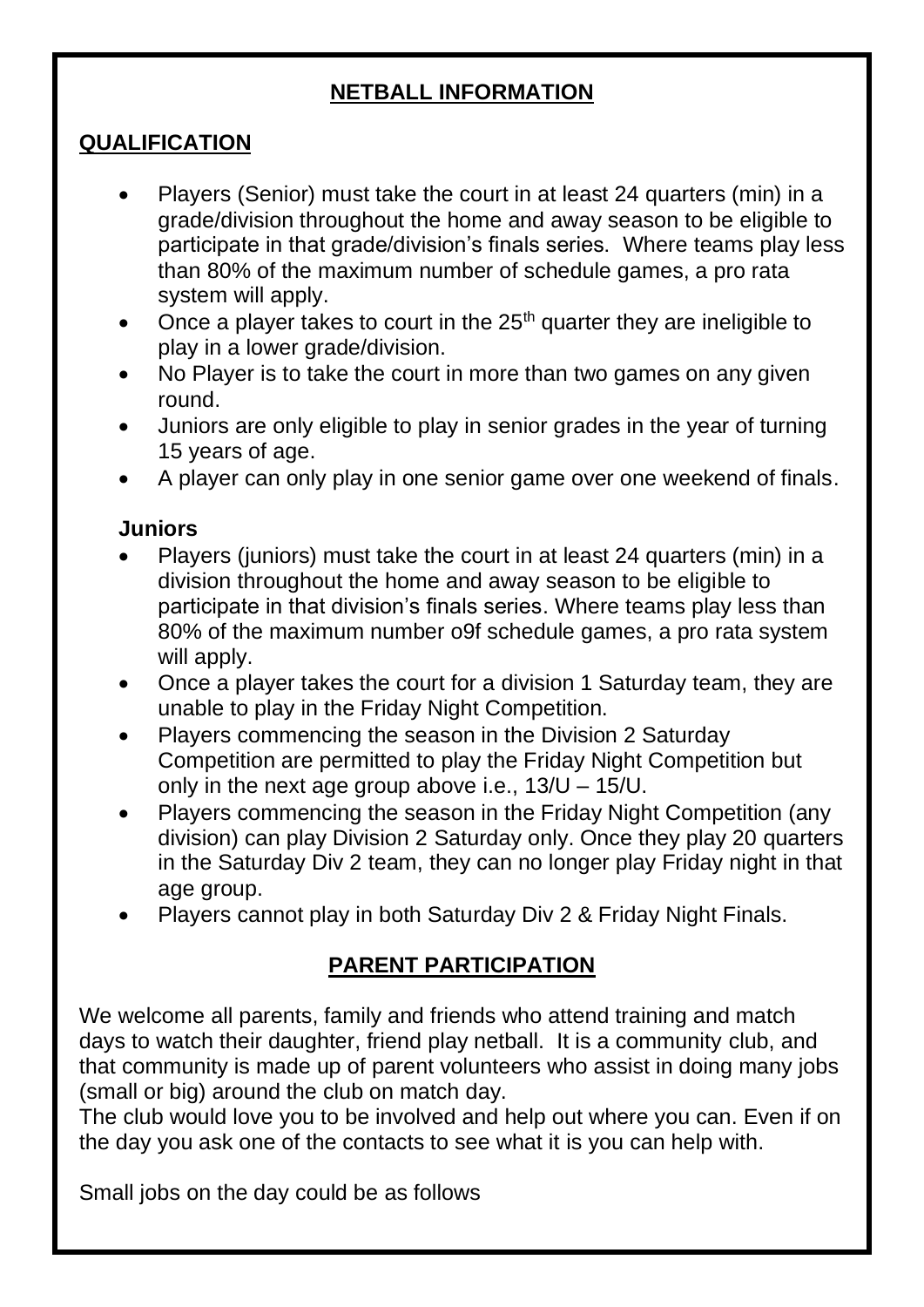- o Sweeping courts and home game set up
- o Helping with Canteen/BBQ
- o First Aid Helpers
- o Team Managers for teams

# **JUNIOUR PARENT CODES OF BEHAVIOURS**

**All parents of our players are expected to treat everyone involved with respect and contribute to the creation of a fun environment where netball can be enjoyed safely.**

- 1. Encourage your child to participate but do not force them.
- 2. Focus upon your child's efforts and performance rather than the overall outcome of the event. This assists your child in setting realistic goals related to his/ her ability by reducing the emphasis on winning.
- 3. Teach your child that an honest effort is as important as winning, so that the result of each game is accepted without undue disappointment.
- 4. Encourage your child to play always according to the rules.
- 5. Be a model of good sports behaviour for children to copy. Applaud good play by all players.
- 6. Never ridicule or yell at a child for making a mistake or losing a game.
- 7. If you disagree with an umpire or coach raise the issue through the appropriate channels rather than question their judgement and honesty in public.
- 8. Refrain from conduct which could be regarded as sexual harassment, discrimination, bullying or victimisation.
- 9. Recognise and respect the value and importance of volunteer administrators, coaches and umpires. They give up their time and resources to provide recreational activities for players and deserve your support.
- 10. Be courteous in communication with administrators, coaches, players and umpires. Teach your child to do the same.

11. Support the use of age-appropriate development activities and modified rules.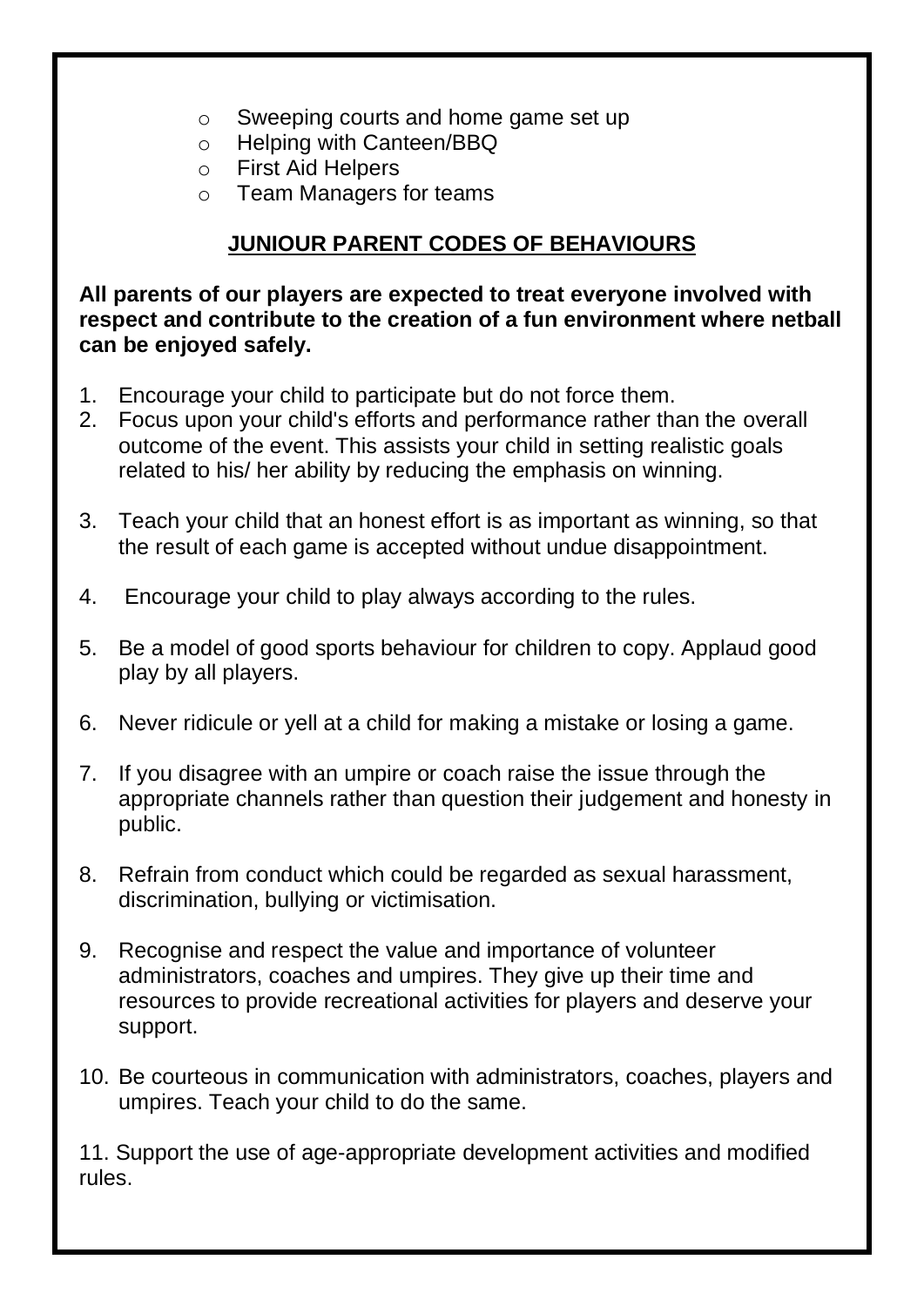#### **MEMBERSHIPS/VNA FEES**

## **2022 CLUB MEMBERSHIP PRICES**

| <b>Senior Player</b><br>Plus \$60 for netball dress (if required)                                                                                                                                                                                        | $=$      | \$240.00<br>\$300.00 |
|----------------------------------------------------------------------------------------------------------------------------------------------------------------------------------------------------------------------------------------------------------|----------|----------------------|
| <b>Junior Player</b><br>Plus \$60 for netball dress (if required)                                                                                                                                                                                        | =<br>$=$ | \$175.00<br>\$240.00 |
| The Club Membership includes:<br><b>Association Affiliation Fees</b><br><b>Team Registrations</b><br>Venue Hire<br>Equipment<br>Provision of trainers & medical suppliers<br>Coaching Costs<br>Umpires<br><b>Trophies</b><br><b>Administration costs</b> |          |                      |

# **2022 VNA Costs – must be paid online**

| $\bullet$ | Senior                                     | \$80.00 inc. GST |
|-----------|--------------------------------------------|------------------|
| $\bullet$ | Junior                                     | \$60.00 inc. GST |
| $\bullet$ | All Abilities (on receipt of valid $ID$ )= | \$60.00          |
| $\bullet$ | <b>NetSetGO</b>                            | \$76.00          |

Registration links will have been emailed directly to you. If you have not received your registration link please contact your coach.

Membership fees and VNA must be paid prior to round 1 or you will not be allowed to take the court.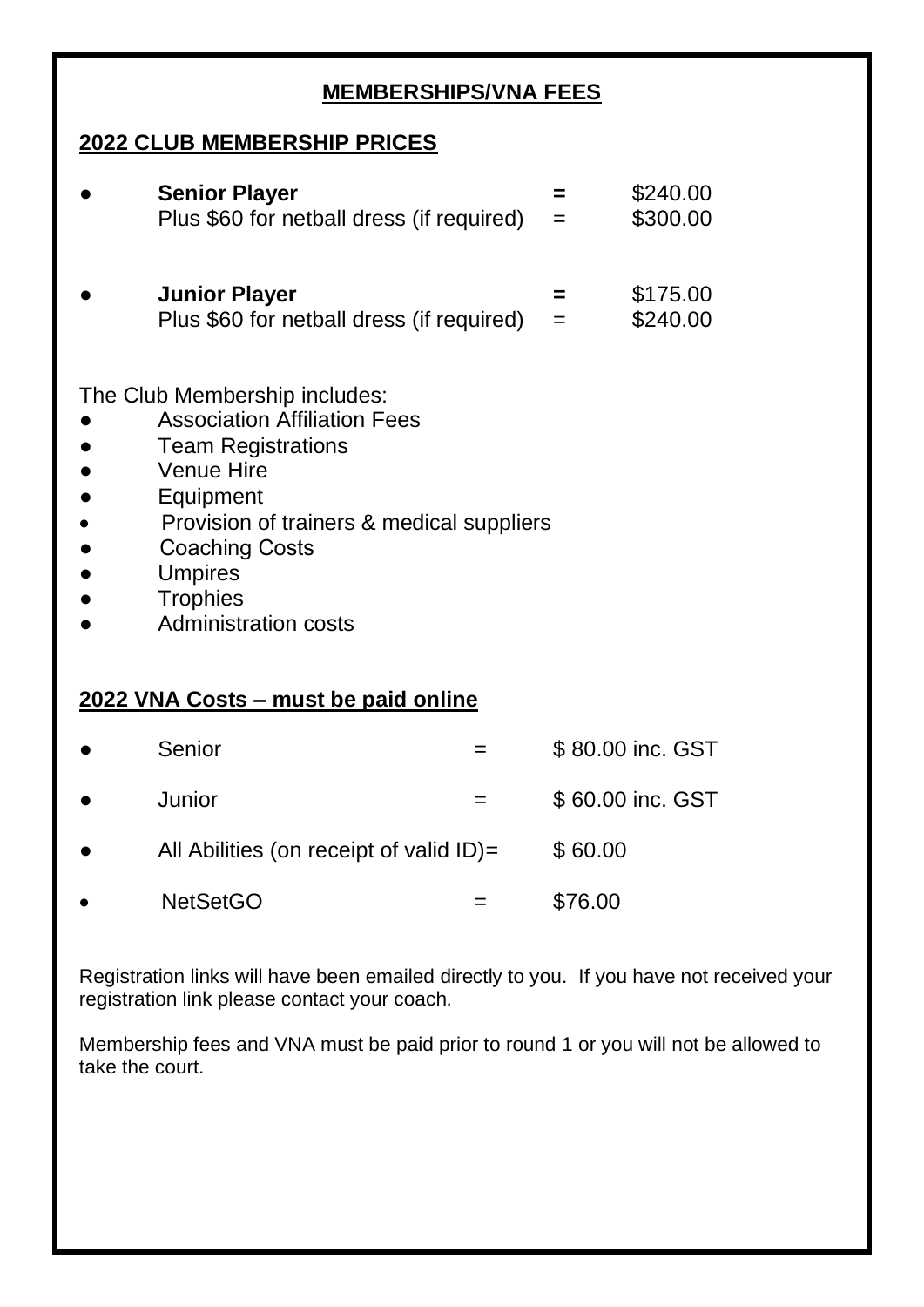## **BELLARINE FOOTBALL AND NETBALL FIXTURE**

| Round          | <b>Date</b> | <b>Against</b>      | Venue                           |
|----------------|-------------|---------------------|---------------------------------|
|                | 2/4         | Portarlington       | Queens Park                     |
| $\mathbf 2$    | 9/4         | <b>Drysdale</b>     | <b>Mortimer Oval</b>            |
| 3              | 15/4        | Modewarre           | Queens Park                     |
| 4              | 23/4        | Newcomb             | <b>Grinter Reserve</b>          |
| 5              | 30/4        | Anglesea            | <b>Ellimanta Reserve</b>        |
| 6              | 7/5         | Queenscliff         | <b>Queenscliff Rec Reserve</b>  |
| $\overline{7}$ | 14/5        | <b>Barwon Heads</b> | Queens Park                     |
| 8              | 21/5        | Ocean Grove         | Queens Park                     |
| 9              | 28/5        | Torquay             | <b>McCartney Oval</b>           |
| 10             | 4/6         | Newcomb             | <b>Queens Park</b>              |
| 11             | 11/6        | Modewarre           | <b>Mount Moriac Rec Reserve</b> |
| 12             | 18/6        | Drysdale            | Queens Park                     |
| 13             | 25/6        | Portarlington       | Portarlington Rec Reserve       |
| 14             | 9/7         | Anglesea            | <b>Queens Park</b>              |
| 15             | 16/7        | Queenscliff         | Queens Park                     |
| 16             | 23/7        | <b>Barwon Heads</b> | Barwon Heads Forest Rd          |
| 17             | 30/7        | Torquay             | Queens Park                     |
| 18             | 6/8         | Ocean Grove         | <b>Shell Road Rec Reserve</b>   |

# **QUALIFYING FINALS: 13/14 August 2022**

Venue: TBC

**SEMI FINALS: 20/21 August 2022** Venue TBC

**PRELIMINARY FINALS: 27 August 2022** Venue TBC

**FINAL: 3rd September 2022** Venue TBC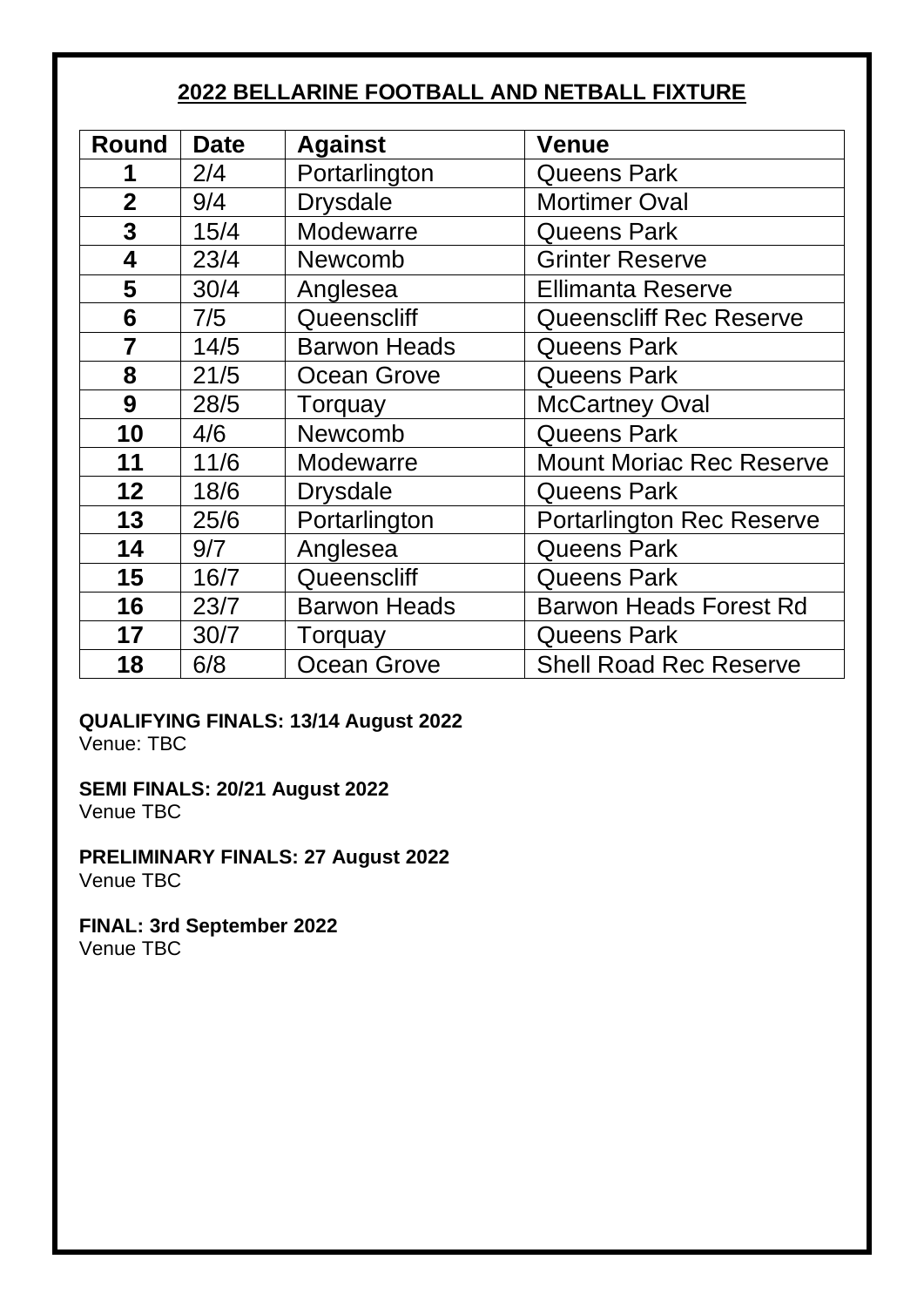## **Netball Victoria Cyber Safety Policy**

#### **APPROVED**

#### **DEFINITIONS**

**"Affiliated Associations"** means those entities which are affiliated members of Netball Victoria in accordance with Netball Victoria's constitution.

**"Affiliated Clubs"** means a member of an Affiliated Association, which may include teams, clubs, or organisations (howsoever described).

**'Cybersafety'** refers to the safe and responsible use of the Internet and ICT equipment/devices, including mobile phones.

**'ICT'** means Information and Communication Technologies.

**'ICT devices/equipment'** includes, but is not limited to, computers, desktops, laptops, PDAs, storage devices, USB and flash memory devices, CDs, DVDs, floppy disks, iPods, MP3 players, cameras, video, digital, webcams, all types of mobile phones, video and audio players/receivers, portable CD and DVD players, Gaming Consoles, and any other similar technologies as they come into use.

**"Organising Body"** means the organiser of a netball Tournament, Competition, Activity or Event including but not limited to Netball Victoria, Affiliated Associations and Affiliated Clubs.

**"Registered Member"** means a person registered as a financial member of Netball Victoria who is therefore eligible to participate in a netball Tournament, Competition, Activity or Event conducted by an Organising Body. A Registered Member is subject to the Netball Victoria Competition Regulations.

# **INTRODUCTION**

Netball Victoria has an obligation to maintain a safe physical and emotional environment for Officials, Affiliated Associations, Affiliated Clubs, Umpires, Coaches, Registered Members and Organising Bodies. This responsibility is not solely confined to the netball court.

Netball Victoria acknowledges that the Internet and ICT devices/equipment can bring great benefit to all users and to the effective operation of Netball Victoria and Organising Bodies; however, Cybersafety issues related to the use of Information and Communication Technologies (ICT) have the potential to have a negative impact upon all concerned.

Netball Victoria places a high priority on the acceptable use of ICT devices/equipment which will benefit members; however, it recognises that the presence in the sporting arena of these technologies may also facilitate antisocial, inappropriate, abusive, threatening and/or illegal behaviour and activities. Netball Victoria seeks to maximise the benefit of these technologies while at the same time minimising the dangers and managing the risks.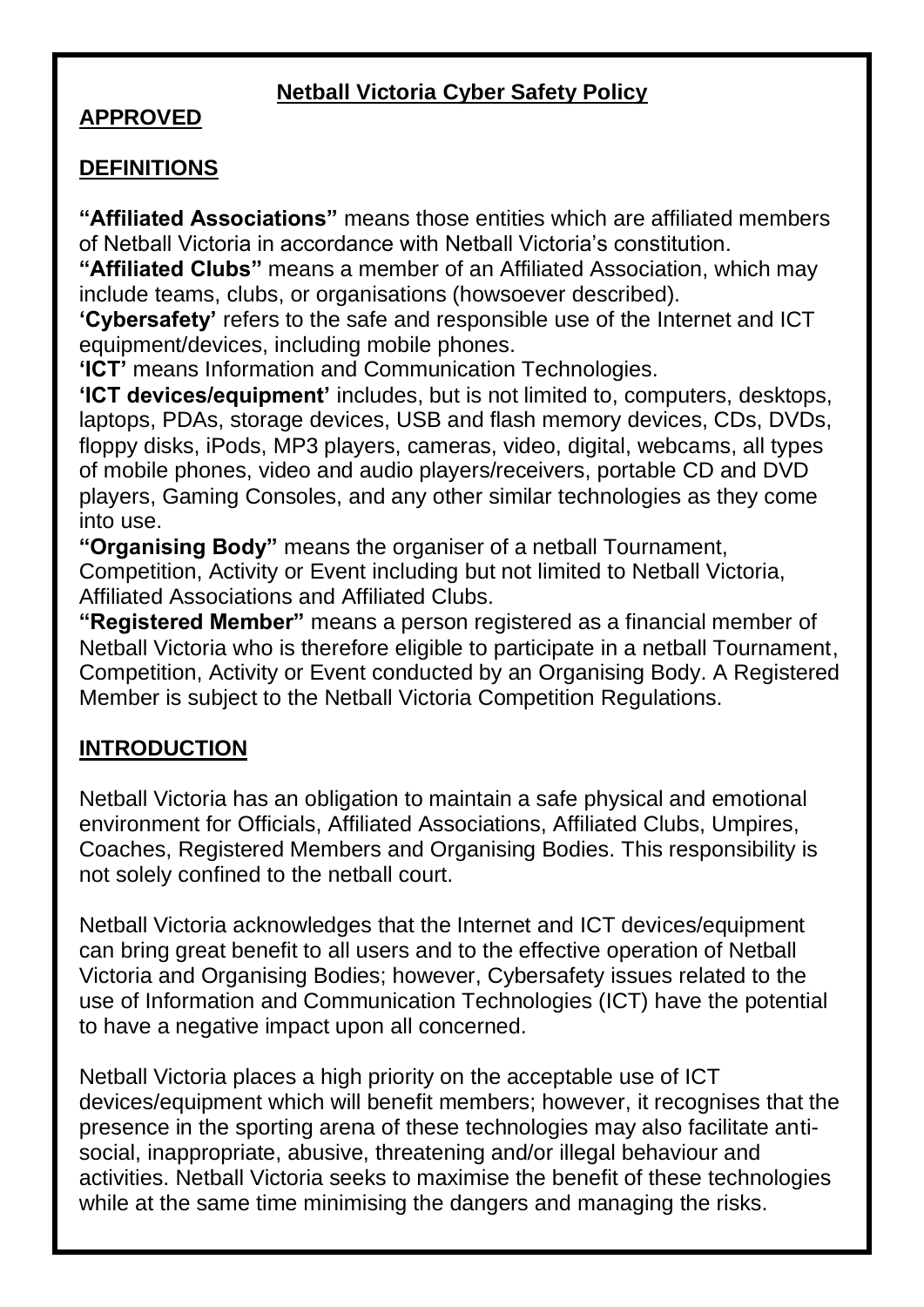# **RESPONSIBILITIES UNDER THIS POLICY**

Netball Victoria and Organising Bodies will implement and maintain rigorous and effective Cybersafety practices which aim to maximise the benefits of the Internet and ICT and allow for the effective operation of Netball Victoria and Organising Bodies, whilst minimising and managing any risks. Such practices will aim to maintain a cybersafe playing environment and address the needs of the Organising Bodies to receive education about the safe and responsible use of present and developing ICT.

#### **WHAT IS CYBERBULLYING?**

*"Cyberbullying is a way of delivering covert psychological bullying. It uses information and communication technologies to support deliberate, repeated and hostile behaviour, by an individual or group that is intended to harm others." (Belsey 2007)* 

Cyberbullying includes, but is not limited to, the following misuses of technology:

- (a) harassing, teasing, intimidating, or threatening another Registered Member by sending or posting inappropriate and hurtful e-mail messages, instant messages, text messages, phone messages, digital pictures or images, or web site postings, irrespective of whether the post or message could be viewed by the wider public; and
- (b) sending, receiving and/or possessing naked or sexually explicit images of a Registered Member.

#### **Registered Members should:**

- (a) be aware that postings, comments and/or messages from their individual ICT account or mobile phone will remain the responsibility of the account owner unless the account owner can prove that their account had been accessed by an unauthorised person and by a method outside of their control.
- (b) be vigilant about the security of their account(s) and take all reasonable steps to protect themselves, for example, not sharing passwords or allowing others to log on to their individual accounts.
- (c) be aware that where a crime has been committed, they may be subject to a criminal investigation by Police over which the relevant Organising Body will have no control. This particularly applies to 'sexting' where the Registered Member is in possession of an inappropriate sexualised image of a person under the age of 18 years.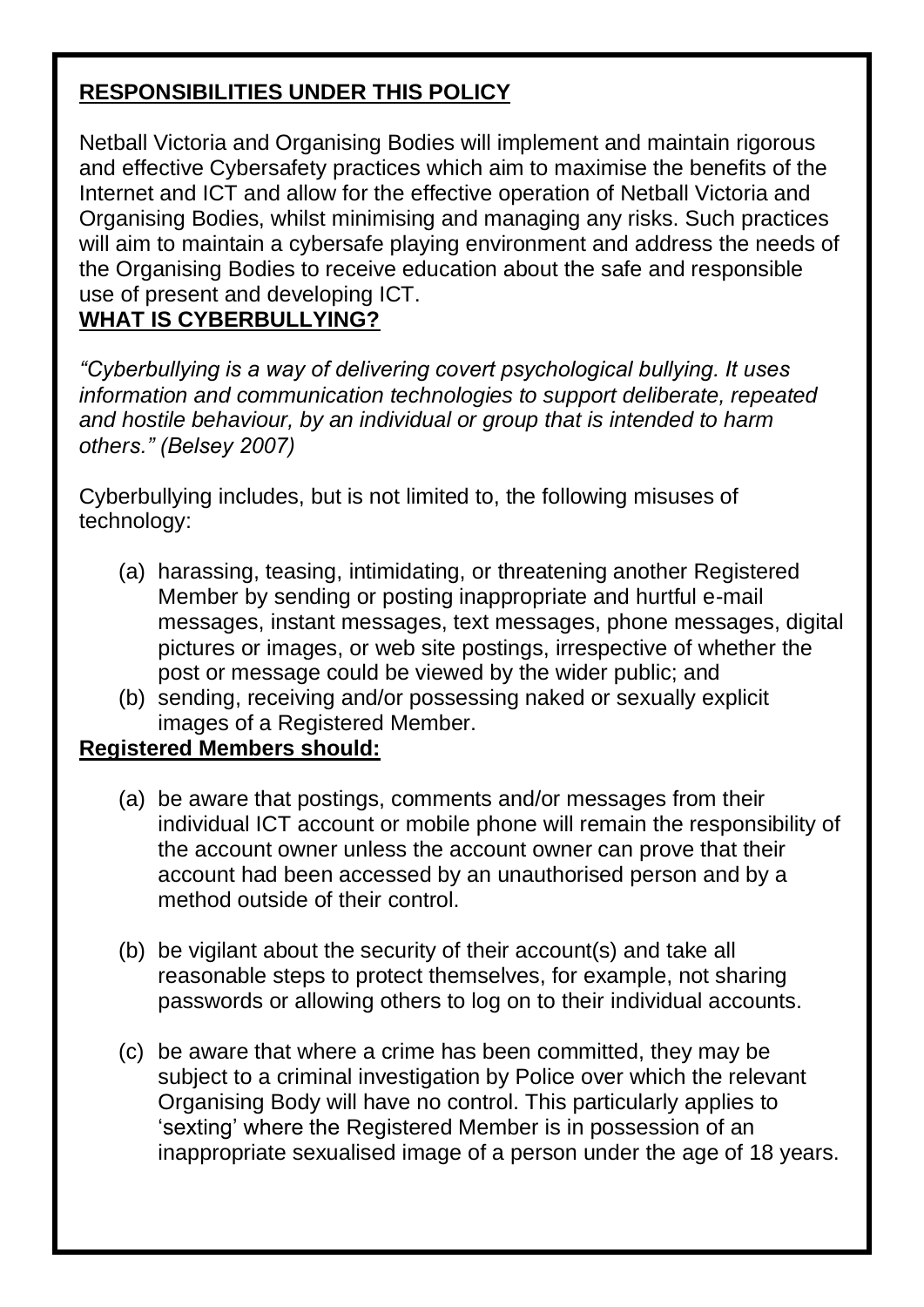## **BREACHES OF THE POLICY**

Netball Victoria takes seriously its responsibility in providing robust policy, guidelines, and education for its members in relation to what is deemed acceptable and appropriate online behaviours.

The motto, crest, and/or logo of Netball Victoria or an Organising Body must not be used in any way which would result in a negative impact for Netball Victoria, the Organising Body or its members.

All Registered Members of Netball Victoria, whether playing or non-playing, have a responsibility to ensure that all online communications are kept within Netball Victoria's expectations in relation to appropriate and respectful interactions with any Official, Affiliated Association, Affiliated Club, Umpire, Coach, Registered Member and/or Organising Body.

#### **Registered Members of Netball Victoria and/or any Organising Body must not:**

(a) post or send inappropriate comments via the Internet or ICT about any Official, Affiliated Association, Affiliated Club, Umpire, Coach, Registered Member and/or Organising Body.

#### **where:**

- I. if said in person during the conduct of a netball game, would result in disciplinary action being taken; or
- II. such posting would be in breach of the Netball Australia Member Protection Policy:
- a. Section 4 Code of Behaviour
- b. Section 7 Policy Position Statements

#### **HOW TO DEAL WITH BREACHES OF THIS POLICY**

Any Registered Member who feels that they have been the victim of such misuses of technology should save and store the offending material on their computer, mobile phone, or other device.

If the content is of a sexually explicit nature, the Police should be informed immediately by the member (or parent in the case of a minor), followed by a report to the relevant Organising Body.

For all other instances of cyberbullying, the recipient and/or other person having knowledge of such behaviour, should print a copy of the material and